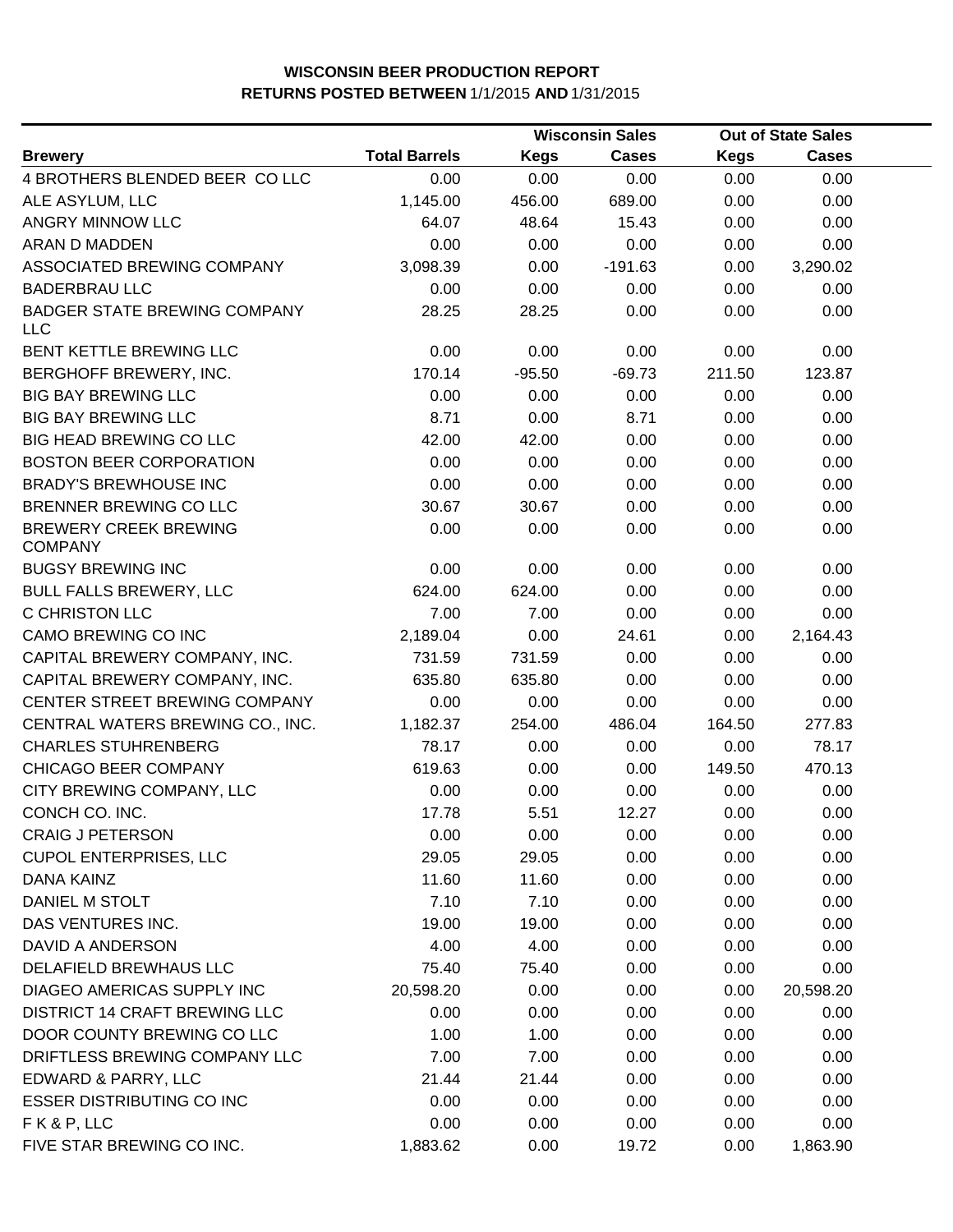|                                                         |                      |             | <b>Wisconsin Sales</b> |           | <b>Out of State Sales</b> |  |
|---------------------------------------------------------|----------------------|-------------|------------------------|-----------|---------------------------|--|
| <b>Brewery</b>                                          | <b>Total Barrels</b> | <b>Kegs</b> | <b>Cases</b>           | Kegs      | <b>Cases</b>              |  |
| FOX RIVER BREWING COMPANY II, LLC                       | 72.84                | 72.84       | 0.00                   | 0.00      | 0.00                      |  |
| FOX RIVER BREWING COMPANY, LLC                          | 69.46                | 69.46       | 0.00                   | 0.00      | 0.00                      |  |
| FRANKENMUTH BREWING COMPANY                             | 109.81               | 0.00        | 0.00                   | 0.00      | 109.81                    |  |
| <b>FRESAR INC</b>                                       | 4.35                 | 4.35        | 0.00                   | 0.00      | 0.00                      |  |
| <b>GD II LLC</b>                                        | 84.29                | 84.29       | 0.00                   | 0.00      | 0.00                      |  |
| GD3 LLC                                                 | 169.00               | 169.00      | 0.00                   | 0.00      | 0.00                      |  |
| GD4, LLC                                                | 123.50               | 123.50      | 0.00                   | 0.00      | 0.00                      |  |
| GJS SALES, INC.                                         | 71.79                | 42.25       | 29.54                  | 0.00      | 0.00                      |  |
| GJS SALES, INC.                                         | 155.14               | 0.00        | 155.14                 | 0.00      | 0.00                      |  |
| <b>GRANITE CITY RESTAURANT</b><br><b>OPERATIONS INC</b> | 64.52                | 64.52       | 0.00                   | 0.00      | 0.00                      |  |
| <b>GRAY BREWING CO.</b>                                 | 145.61               | 45.50       | 21.06                  | 34.33     | 44.72                     |  |
| <b>GREEN BAY BREWING COMPANY</b>                        | 341.73               | 129.49      | 161.93                 | 20.51     | 29.80                     |  |
| <b>GREENVIEW BREWING LLC</b>                            | 1.50                 | 0.30        | 1.20                   | 0.00      | 0.00                      |  |
| <b>GREGORY A HARRIS</b>                                 | 95.58                | 44.86       | 50.72                  | 0.00      | 0.00                      |  |
| <b>GREGORY S HARDMAN</b>                                | 0.00                 | 0.00        | 0.00                   | 0.00      | 0.00                      |  |
| <b>GUY R LILJA</b>                                      | 0.00                 | 0.00        | 0.00                   | 0.00      | 0.00                      |  |
| <b>GWBC LLC</b>                                         | 95.42                | 0.00        | 0.00                   | 78.00     | 17.42                     |  |
| HORNELL BREWING CO INC                                  | 5,242.10             | 0.00        | 0.14                   | 0.00      | 5,241.96                  |  |
| HORNY GOAT BREWING CO.                                  | 23.00                | 23.00       | 0.00                   | 0.00      | 0.00                      |  |
| HOUSE OF BREWS LLC                                      | 166.90               | 166.90      | 0.00                   | 0.00      | 0.00                      |  |
| HYDRO STREET BREWING COMPANY<br><b>LLC</b>              | 7.08                 | 7.08        | 0.00                   | 0.00      | 0.00                      |  |
| JACOB LEINENKUGEL BREWING CO.,<br>LLC                   | 13,888.80            | 834.97      | 6,819.25               | 957.36    | 5,277.22                  |  |
| <b>JAMES M KENNEDY</b>                                  | 5.32                 | 5.32        | 0.00                   | 0.00      | 0.00                      |  |
| <b>JEAN M LANE</b>                                      | 7.42                 | 7.42        | 0.00                   | 0.00      | 0.00                      |  |
| <b>JOHN JAGEMANN</b>                                    | 8.00                 | 8.00        | 0.00                   | 0.00      | 0.00                      |  |
| KARBEN4 BREWING LLC                                     | 316.10               | 235.25      | 80.85                  | 0.00      | 0.00                      |  |
| KATCHEVER & CO LLC                                      | 253.76               | 115.50      | 138.26                 | 0.00      | 0.00                      |  |
| <b>KUL BREWING LLC</b>                                  | 678.45               | 0.00        | 678.45                 | 0.00      | 0.00                      |  |
| LAKEFRONT BREWERY, INC.                                 | 3,160.15             | 1,185.81    | 1,244.25               | 69.34     | 660.75                    |  |
| LAKEWALK BREWERY AND CAFE<br><b>COMPANY</b>             | 65.00                | 65.00       | 0.00                   | 0.00      | 0.00                      |  |
| LAZY MONK BREWING LLC                                   | 36.64                | 19.12       | 17.52                  | 0.00      | 0.00                      |  |
| LEE BURGESS                                             | 0.00                 | 0.00        | 0.00                   | 0.00      | 0.00                      |  |
| <b>LESLIE ERB</b>                                       | 3.00                 | 3.00        | 0.00                   | 0.00      | 0.00                      |  |
| LHM BREWPUB, LLC                                        | 24.51                | 24.51       | 0.00                   | 0.00      | 0.00                      |  |
| LUCETTE BREWING COMPANY LLC                             | 139.38               | 50.50       | 38.62                  | 17.75     | 32.51                     |  |
| MARK ANTHONY BREWING INC                                | 25,917.86            | 0.00        | 671.53                 | 0.00      | 25,246.33                 |  |
| <b>MARK RIGGLE</b>                                      | $-6.86$              | 0.00        | $-6.86$                | 0.00      | 0.00                      |  |
| MELANIE BREWERY CO INC                                  | 0.00                 | 0.00        | 0.00                   | 0.00      | 0.00                      |  |
| MILLER BREWING INTERNATIONAL,<br>INC.                   | 0.00                 | 0.00        | 0.00                   | 0.00      | 0.00                      |  |
| MILLERCOORS LLC                                         | 218.19               | 0.00        | 0.00                   | 116.00    | 102.19                    |  |
| MILLERCOORS LLC                                         | 510,344.57           | 15,472.10   | 108,458.47             | 39,839.35 | 346,574.65                |  |
| MILWAUKEE BREWING COMPANY                               | 874.44               | 252.05      | 430.34                 | 45.75     | 146.30                    |  |
|                                                         |                      |             |                        |           |                           |  |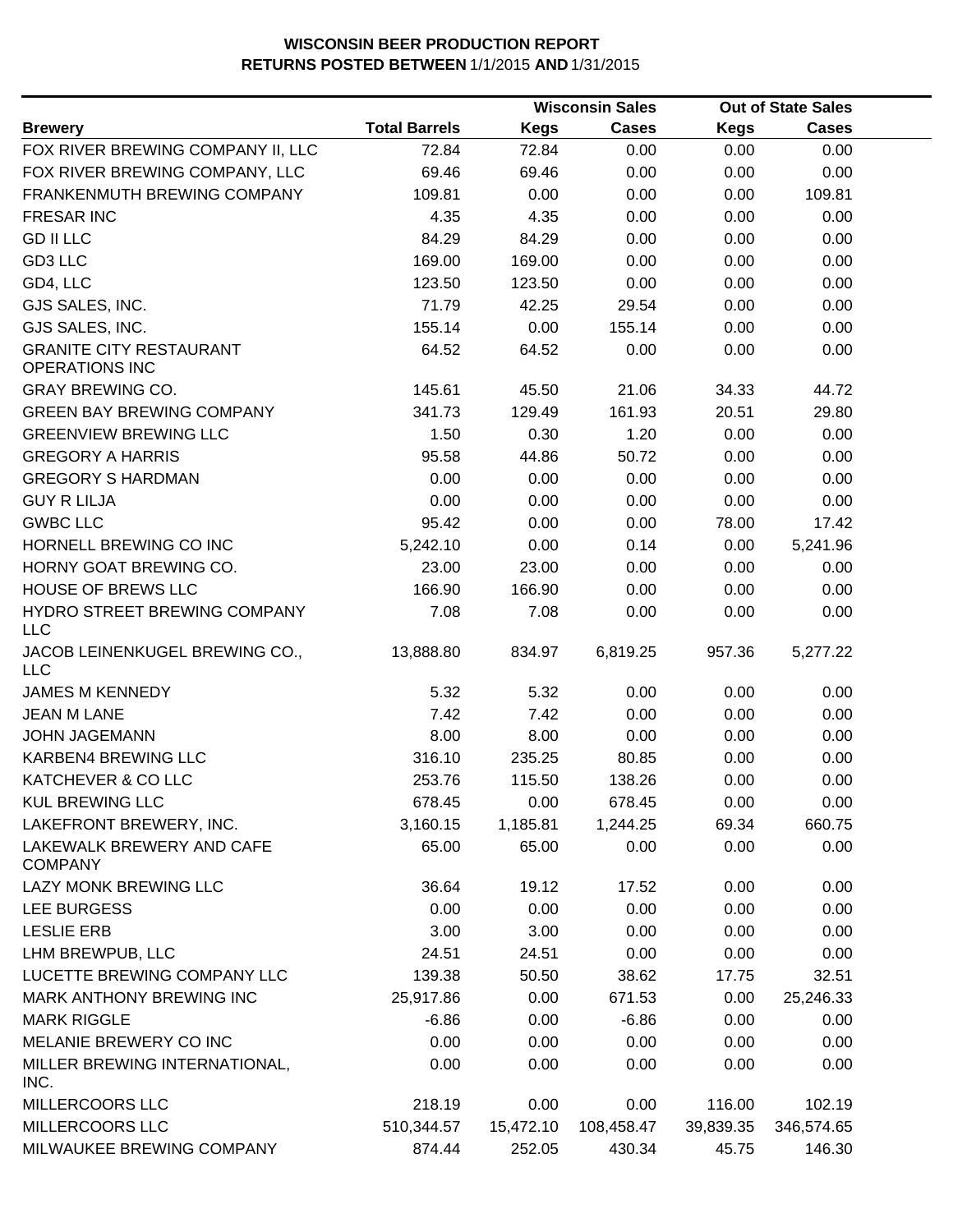|                                            |                      |             | <b>Wisconsin Sales</b> |             | <b>Out of State Sales</b> |  |
|--------------------------------------------|----------------------|-------------|------------------------|-------------|---------------------------|--|
| <b>Brewery</b>                             | <b>Total Barrels</b> | <b>Kegs</b> | <b>Cases</b>           | <b>Kegs</b> | <b>Cases</b>              |  |
| MILWAUKEE BREWING COMPANY                  | 42.55                | 42.55       | 0.00                   | 0.00        | 0.00                      |  |
| MILWAUKEE PREMIUM BREWING CO<br><b>LLC</b> | 2,374.90             | 0.00        | 1,180.92               | 0.00        | 1,193.98                  |  |
| MOBCRAFT BEER LLC                          | 43.97                | 17.65       | 25.72                  | 0.00        | 0.60                      |  |
| MOOSEJAW PIZZA & BREWING CO LLC            | 104.50               | 81.53       | 22.97                  | 0.00        | 0.00                      |  |
| MOUNTAIN CREST SRL LLC                     | 7,830.05             | 19.07       | 1,524.42               | 57.43       | 6,229.13                  |  |
| MUSTANG BREWING COMPANY, LLC               | 619.97               | 0.00        | 619.97                 | 0.00        | 0.00                      |  |
| NEW GLARUS BREWING COMPANY                 | 12,527.52            | 4,663.75    | 7,863.77               | 0.00        | 0.00                      |  |
| NEW GLARUS BREWING COMPANY                 | 424.73               | 58.75       | 365.98                 | 0.00        | 0.00                      |  |
| NEXT DOOR BREWING LLC                      | 38.76                | 38.76       | 0.00                   | 0.00        | 0.00                      |  |
| NORTHWOODS BREWING CORP LLC                | 81.00                | 81.00       | 0.00                   | 0.00        | 0.00                      |  |
| O'SO BREWING COMPANY                       | 550.33               | 118.03      | 419.07                 | 8.00        | 5.23                      |  |
| <b>OLIPHANT BREWING LLC</b>                | 16.49                | 16.49       | 0.00                   | 0.00        | 0.00                      |  |
| PATRICK MC INTOSH                          | 54.89                | 28.50       | 12.02                  | 6.83        | 7.54                      |  |
| PETER A PETERSON                           | 10.00                | 10.00       | 0.00                   | 0.00        | 0.00                      |  |
| PETER H GENTRY                             | 10.00                | 10.00       | 0.00                   | 0.00        | 0.00                      |  |
| PHUSION PROJECTS LLC                       | 19,667.37            | 0.00        | 634.78                 | 0.00        | 19,032.59                 |  |
| PIGEON RIVER BREWING LLC                   | 13.33                | 13.33       | 0.00                   | 0.00        | 0.00                      |  |
| PITCHFORK BREWING LLC                      | 19.66                | 13.52       | 6.14                   | 0.00        | 0.00                      |  |
| PLYMOUTH BREWING COMPANY LLC               | 10.45                | 10.45       | 0.00                   | 0.00        | 0.00                      |  |
| PORT HURON BREWING COMPANY,<br><b>LLC</b>  | 51.74                | 34.25       | 17.49                  | 0.00        | 0.00                      |  |
| POTOSI BREWING COMPANY                     | 176.00               | 84.50       | 90.00                  | 1.50        | 0.00                      |  |
| POTOSI BREWING COMPANY                     | 689.85               | 210.75      | 290.83                 | 64.75       | 123.52                    |  |
| RAIL HOUSE PROPERTIES LLC                  | 8.80                 | 8.80        | 0.00                   | 0.00        | 0.00                      |  |
| RANDOLPH OSKEY                             | 1.61                 | 1.61        | 0.00                   | 0.00        | 0.00                      |  |
| RANDYS FUN HUNTERS BREWERY INC             | 0.00                 | 0.00        | 0.00                   | 0.00        | 0.00                      |  |
| RED CEDAR BREWING LLC                      | 10.40                | 10.40       | 0.00                   | 0.00        | 0.00                      |  |
| RED EYE BREWING COMPANY LLC                | 30.40                | 30.40       | 0.00                   | 0.00        | 0.00                      |  |
| REGAL BRAU BREWING COMPANY LLC             | 11,889.92            | 0.00        | 242.57                 | 0.00        | 11,647.35                 |  |
| RHINELANDER BREWING CO LLC                 | 2,929.61             | 7.50        | 91.99                  | 10.00       | 2,820.12                  |  |
| RICHARD JOSEPH                             | 0.00                 | 0.00        | 0.00                   | 0.00        | 0.00                      |  |
| ROBERT A LARSON                            | 431.01               | 85.33       | 161.98                 | 95.50       | 88.20                     |  |
| RUSH RIVER BREWING LLC                     | 256.00               | 38.17       | 58.18                  | 68.49       | 91.16                     |  |
| <b>RUSTIC VENTURES LLC</b>                 | 14.93                | 14.93       | 0.00                   | 0.00        | 0.00                      |  |
| SAND CREEK BREWING CO LLC                  | 767.43               | 232.49      | 480.47                 | 21.00       | 33.47                     |  |
| SILVER CREEK BREWING COMPANY               | 17.25                | 17.25       | 0.00                   | 0.00        | 0.00                      |  |
| SLEEMAN BREWING COMPANY USA<br><b>INC</b>  | 7,378.67             | 4,776.91    | $-5,093.90$            | 0.00        | 7,695.66                  |  |
| <b>SLOCUM LLC</b>                          | 56.70                | 56.70       | 0.00                   | 0.00        | 0.00                      |  |
| SOUTH SHORE BREWERY, INC.                  | 101.78               | 65.13       | 30.43                  | 3.17        | 3.05                      |  |
| SOUTH SHORE BREWERY, INC.                  | 0.00                 | 0.00        | 0.00                   | 0.00        | 0.00                      |  |
| <b>SPB LLC</b>                             | 2,579.74             | 607.75      | 1,319.15               | 115.50      | 537.34                    |  |
| SPRECHER BREWING COMPANY, INC.             | 1,536.15             | 397.31      | 602.49                 | 77.29       | 459.06                    |  |
| STARBOARD BREWING COMPANY LLC              | 5.00                 | 5.00        | 0.00                   | 0.00        | 0.00                      |  |
| STILLMANK BREWING COMPANY                  | 76.31                | 32.75       | 43.56                  | 0.00        | 0.00                      |  |
| STONE CELLAR BREWPUB, INC.                 | 259.00               | 139.23      | 119.77                 | 0.00        | 0.00                      |  |